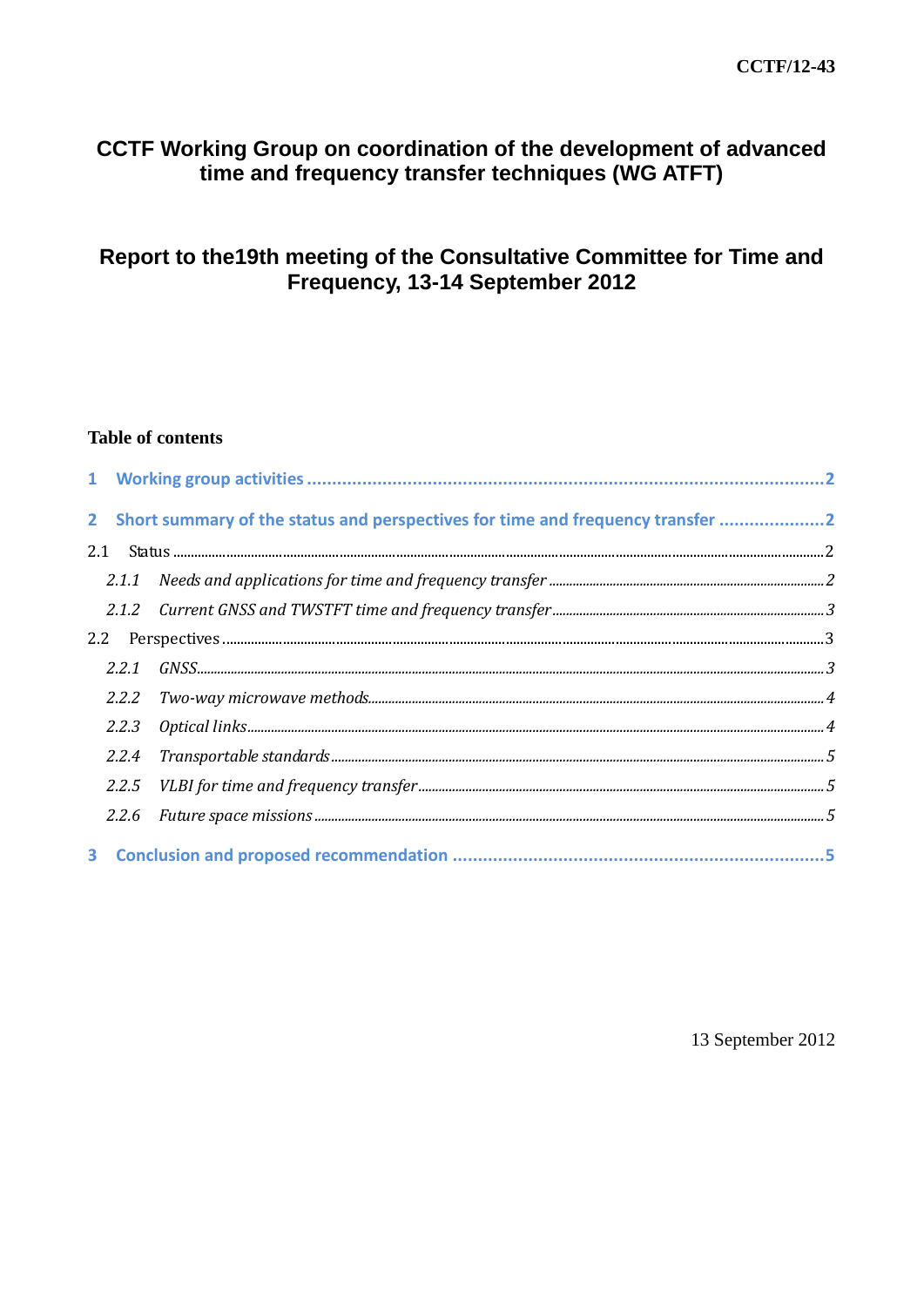# **1 Working group activities**

### **Membership and Terms of Reference**

The terms of reference and list of current members of the Working Group are available on the WG page on the BIPM web site.

The terms of reference state that the group members include (among others) "experts from laboratories members of the CCTF". In early 2011 an invitation was sent to all CCTF member laboratories inviting them to nominate such representatives and several laboratories responded. It should be considered that this possibility remains open; additional laboratories are welcome to designate a representative to the WG by informing the WG Chair.

For reasons of efficiency, laboratories were requested to designate only one person as their official representative. However it was decided that additional persons are welcome to participate in the WG with the status of "Expert". Laboratory representatives should inform the Chair of the names of such additional participants.

#### **Working group meetings**

Two working group meetings were held in the period since CCTF 18 in 2009. The first was on 28 June 2011 at BIPM, during the Workshop on Development of advanced time and frequency transfer techniques (see below). This meeting was open to workshop participants as well as WG members and thirty people attended. The second meeting was held on 25 April 2012 at Chalmers University, Göteborg, during the EFTF conference and had fourteen participants. The minutes of these meetings are available on the WG page on the BIPM site.

#### **BIPM Workshop on Development of advanced time and frequency transfer techniques**

This workshop was organized by the WG with the support of BIPM. It was held on 28-29 June 2011 and attracted about 40 participants. The programme and the presentations may be downloaded from the workshop web page: [http://www.bipm.org/en/events/advanced\\_time\\_frequency.](https://www.bipm.org/en/events/advanced_time_frequency)

# **2 Short summary of the status and perspectives for time and frequency transfer**

This chapter summarises very briefly the current needs for and performances of long-distance frequency comparisons of the best current clocks, and the perspectives for the evolution of these comparisons. For simplicity we consider only the noise or instability of frequency comparisons, taking 1 day as a representative measurement duration. Time transfer accuracy and stability are not addressed.

# *2.1 Status*

# **2.1.1 Needs and applications for time and frequency transfer**

Several caesium fountains have estimated accuracies better than  $10^{-15}$ , reaching down as far as 2- $3x10^{-16}$ . One rubidium fountain also has an estimated systematic uncertainty with respect to the rubidium transition frequency in the low  $10^{-16}$  range. The smallest observed fountain instability is in the low  $10^{-14}$  range at 1 s, and local comparisons between fountains can achieve statistical uncertainties on the order of  $10^{-16}$  after one day.

Optical clocks have now overtaken microwave standards in terms of systematic uncertainty with respect to their respective atomic transitions of reference, with the lowest uncertainties being in the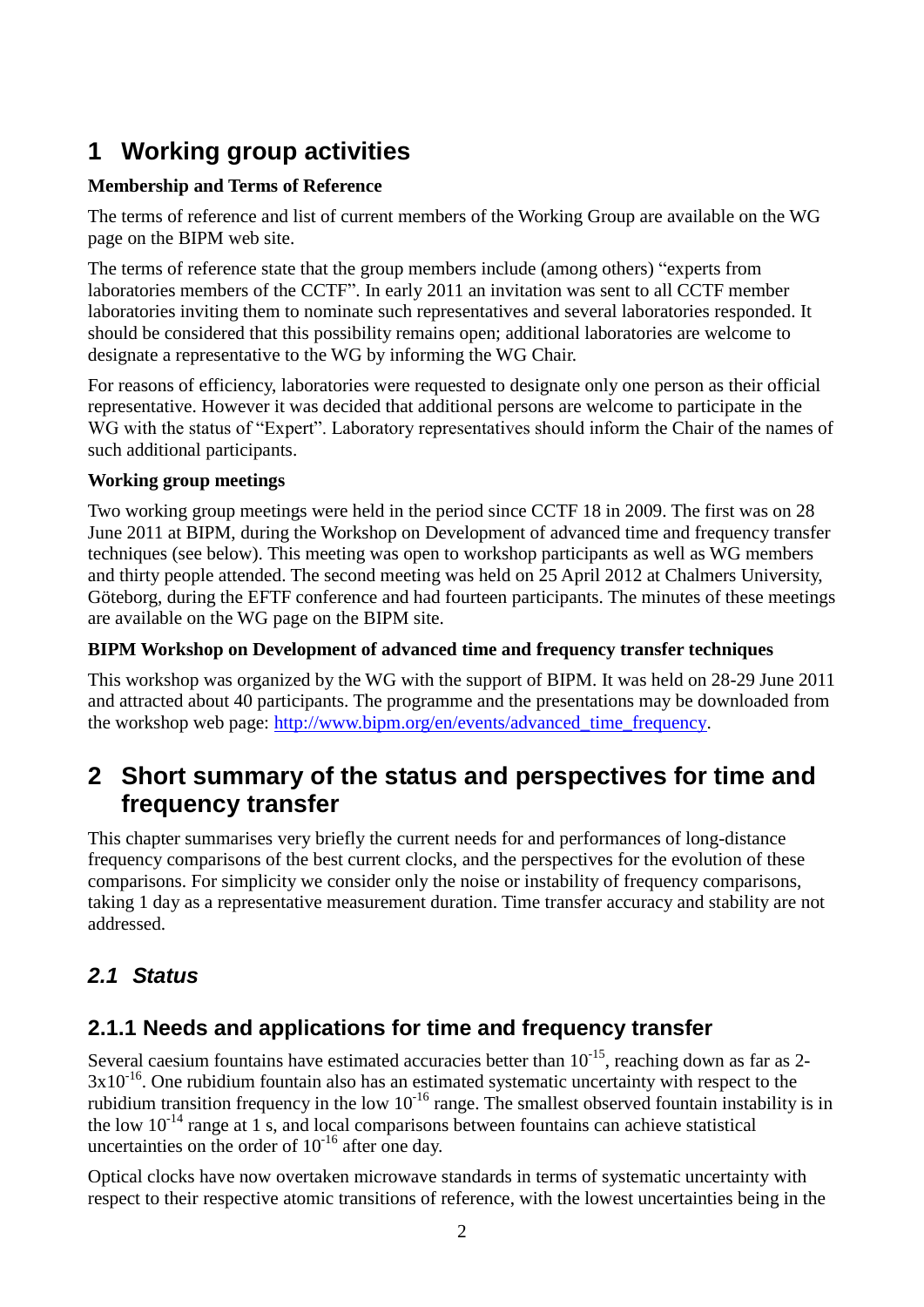low  $10^{-17}$  – high  $10^{-18}$  range, for two single trapped ion clocks. Optical clock instabilities are reaching the low  $10^{-15}$  range at 1 s, with local comparisons between optical clocks achieving statistical uncertainties in the low  $10^{-17}$  range after a few hours. Many optical clocks are in development around the world and their systematic uncertainties and stabilities are continually improving. Fundamental limits on their performances are thought to be an order of magnitude lower than the figures just mentioned. The list of recommended secondary representations of the second illustrates the vitality of this field of work, and there is of course a great deal of interest in a possible redefinition of the second based on optical clocks.

It must be noted that for several reasons it is very important to have the possibility to carry out longdistance comparisons between optical clocks such that the comparison noise becomes negligible after a few hours to 1 day, as for the local comparisons mentioned above. This is essential for example for:

- the development of optical clocks themselves, such as in exploring systematic effects;
- building up confidence in optical clock uncertainties, which is necessary for moving toward a redefinition of the second;
- applications of optical clocks such as timescales (flywheel problem), basic science, etc.

# **2.1.2 Current GNSS and TWSTFT time and frequency transfer**

TWSTFT and GNSS-based methods are of course the current, widely used techniques for longdistance time and frequency transfer. For frequency comparisons, both methods have link noise which averages down to the order of  $10^{-15}$  at 1 day and which continues to decrease thereafter, at least into the low  $10^{-16}$  region.

Thus of the order of 10 days of measurement is currently required for long-distance comparisons of the best fountain clocks. A trivial extrapolation suggests that hundreds of days would be necessary for comparisons of the best optical clocks, although such comparisons are likely be infeasible for a variety of reasons.

In order to maximize the possibilities for exploiting the best clocks it is highly desirable to reduce the needed durations for long-distance comparisons to less than one day. This would require a reduction of 2 to 3 orders of magnitude in the noise of comparison methods compared with the methods routinely used today.

# *2.2 Perspectives*

# **2.2.1 GNSS**

The field of GNSS is currently being developed intensively around the world, for example concerning:

- new regional and global constellations;
- the introduction of new codes and signals;
- the adaptation and development of signal analysis methods.

These developments will certainly benefit time and frequency metrology in a variety of ways such as increases in the quality, reliability and quantity of measurements, etc. However they do not currently appear to bring possibilities for orders of magnitude improvements in long-distance comparison noise.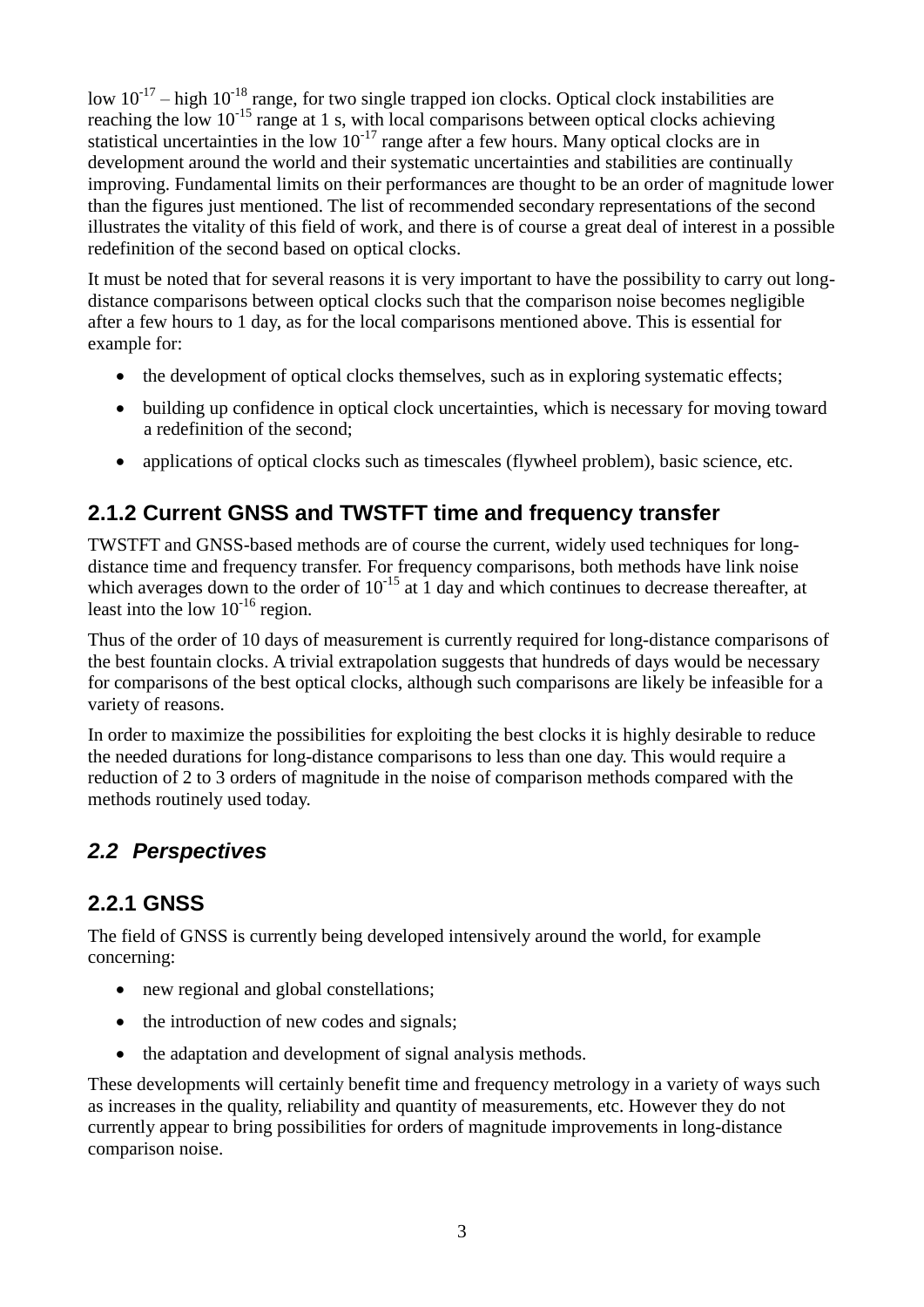# **2.2.2 Two-way microwave methods**

### **TWSTFT code and carrier phase**

Current TWSTFT comparisons, based on code, could certainly be significantly improved by using significantly larger bandwidths. Leaving aside questions of new hardware development, an obvious disadvantage of this approach is that the cost of satellite usage would likely be proportional to bandwidth, in the current procurement situation.

An alternative possibility is the use of carrier phase. This has been attempted in the past and is currently being explored by some groups. It remains to be demonstrated whether this method can function well over comparisons times as long as a day, however preliminary results suggest it offers the possibility of a significant reduction in comparison noise, of 1 to 2 orders of magnitude.

### **The PHARAO/ACES mission and its microwave link MWL**

The ACES mission is now expected to be launched in 2016. It will carry a new generation of twoway microwave link called MWL, which is a multiple-frequency, high-bandwidth, code and carrier phase link. In common view comparisons, this link is expected to achieve stability better than  $10^{-17}$ at 1 day. In the context of the ACES mission, which will be installed on the ISS and thus in a low orbit, this stability will be available for comparisons over distances up to several hundreds of km. This will demonstrate the possibilities of microwave links which include modern, time and frequency-dedicated hardware in the space segment. The ACES mission will also allow for intercontinental, non-common view comparisons with stability better than  $10^{-16}$  at 1 day, by exploiting the stability of the on-board clock PHARAO.

# **2.2.3 Optical links**

### **Fibre optical links**

Fibre optical links have been in use for some time within laboratories and in some "local" networks over tens of km, with extremely good stabilities. However in the 3 years since the previous CCTF meeting an extremely important milestone has been passed: the demonstration that it is possible to realize these exceptional performances with links of up to the order of 1000 km in length. For example, as is well-known, a 900 km link is now operating routinely in Germany, which achieves a stability significantly lower than  $10^{-18}$  at 1 day. Thus we can now state that optical fibre links have a proven capacity to realise frequency comparisons over distances up to continental scales, with the performance levels necessary to cater for the best current optical clocks and for the improved clocks which are anticipated in the foreseeable future. The main cost implication of this method concerns access to optical fibre networks, and efforts are under way in various places around the world to create partnerships, operating methods, applications, which will facilitate and limit the cost of this access.

For basic technical reasons such as the need to install amplifiers or other equipment along the fibres, there does not currently appear to be an obvious path for extending this method to intercontinental links.

#### **Pulsed free-space optical links**

T2L2, "Time transfer by laser link", is a time transfer system based on pulsed laser technology similar to that used for satellite laser ranging, with the addition of precise time stamping on the ground and on the satellite. This system was launched on the Jason-2 mission in late 2008. In common view, it is designed to achieve a frequency stability of the order of  $10^{-16}$  or better at 1 day. Another pulsed laser link, the European Laser Timing experiment (ELT), will be carried on the ACES mission.

#### **Coherent free-space optical links**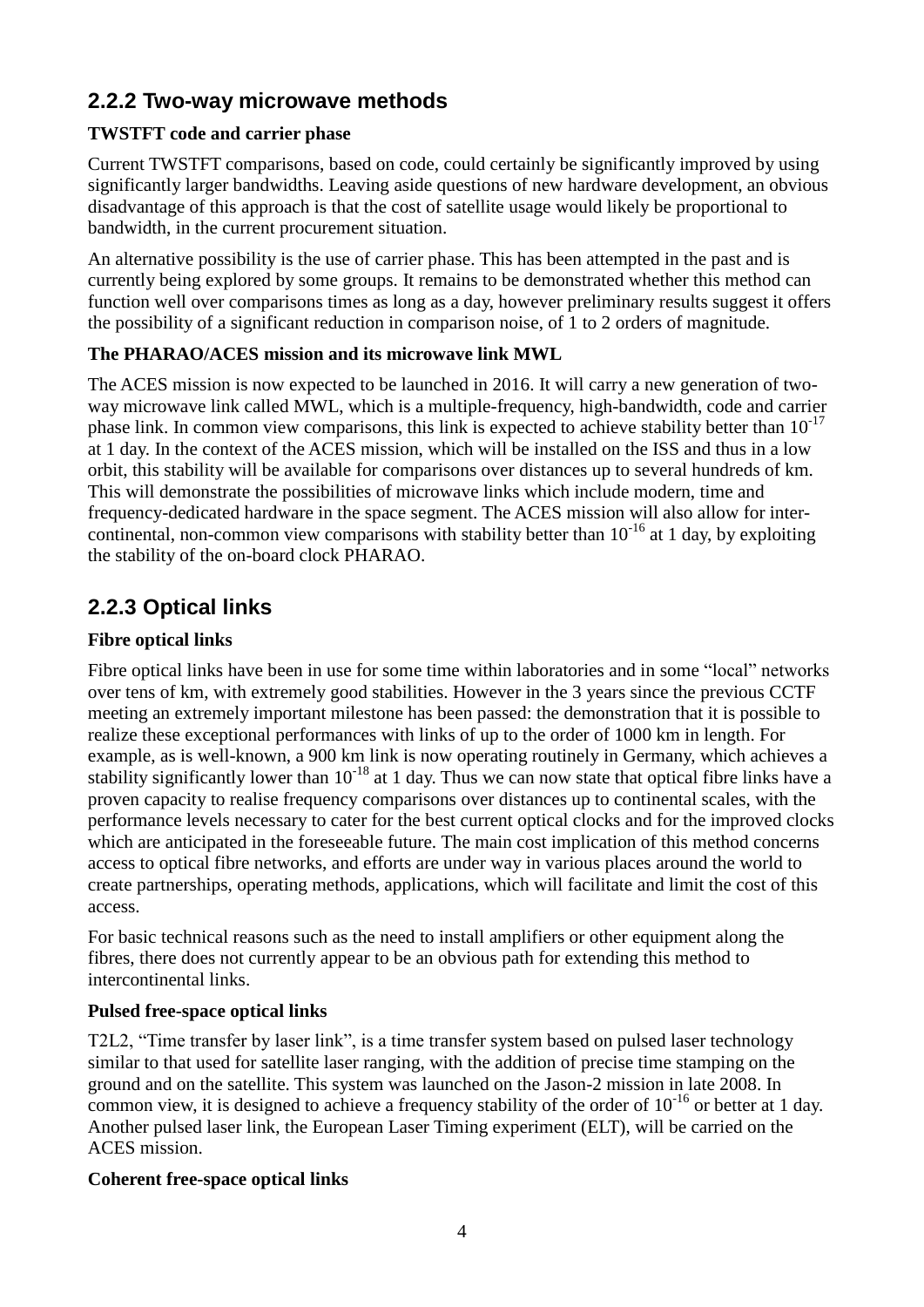R&D work is being carried out on a phase coherent laser link for time and frequency transfer in space experiments. A laser communication link using such an approach is already commercially available. Such a link can be expected to achieve frequency transfer stabilities better than  $10^{-18}$  at 1 day.

# **2.2.4 Transportable standards**

Transportable standards may be another possibility for realizing long-distance clock comparisons. For this application a transportable standard should have excellent reproducibility and stability, but accuracy is not necessary. For comparison, one transportable, high-precision frequency standard is currently in use, the mobile caesium fountain, having performances in the mid  $10^{-16}$  range, although this is of course also a primary standard. There is currently quite a lot of interest in developing compact, transportable optical frequency standards, such as in space-oriented R&D, which may also be useful for long-distance clock comparisons. Another very interesting potential application for such clocks is in geodesy, using techniques closely related to clock comparison methods.

# **2.2.5 VLBI for time and frequency transfer**

Various groups are exploring the possibility of using VLBI (Very long baseline interferometry) observations as a tool for time and frequency transfer. Preliminary experiments have been carried out using current VLBI observations. Studies and simulations suggest that new VLBI equipment, in development or currently being deployed, may achieve better stabilities than the current routinely used frequency comparison methods.

### **2.2.6 Future space missions**

Space-oriented R&D and future scientific missions may provide further opportunities for developing and demonstrating new time and frequency transfer equipment. An example is the STE-QUEST fundamental physics project, which is a candidate for an ESA launch in the period 2022-24 and which could carry both a post-ACES microwave link and a coherent laser link in a high Earth orbit.

Another possibility is to include such new links as "passengers" in other kinds of projects, such as new or experimental telecommunications or GNSS satellites, which may have the advantage of providing longer-term availability. This may be justifiable via alternative applications of time and frequency transfer, for example in communications or space geodesy.

It is important to continue to explore such possibilities, which may provide the metrology community with access to new and improved space-based links, with different cost structures from the current TWSTFT satellite arrangement.

# **3 Conclusion and proposed recommendation**

As stated above, there is a crucial need for time and frequency transfer methods which allow longdistance comparisons of the best optical clocks to be made with measurement times of a few hours. Fibre optical links now have a demonstrated capacity to realize such comparisons, at least for distances up to continental scales. It is therefore useful and appropriate at this time to make a strong recommendation in favour of the development of such links and of networks of links.

On the other hand, there is currently no single preferred possibility for very significantly improving the performance of intercontinental clock comparisons, although several possibilities exist. This is also an important subject for work in the coming years. (One possible overall scenario is that fibre networks will be developed in various continental regions, with only a small number of intercontinental links being needed to tie them together, however the nature of these intercontinental